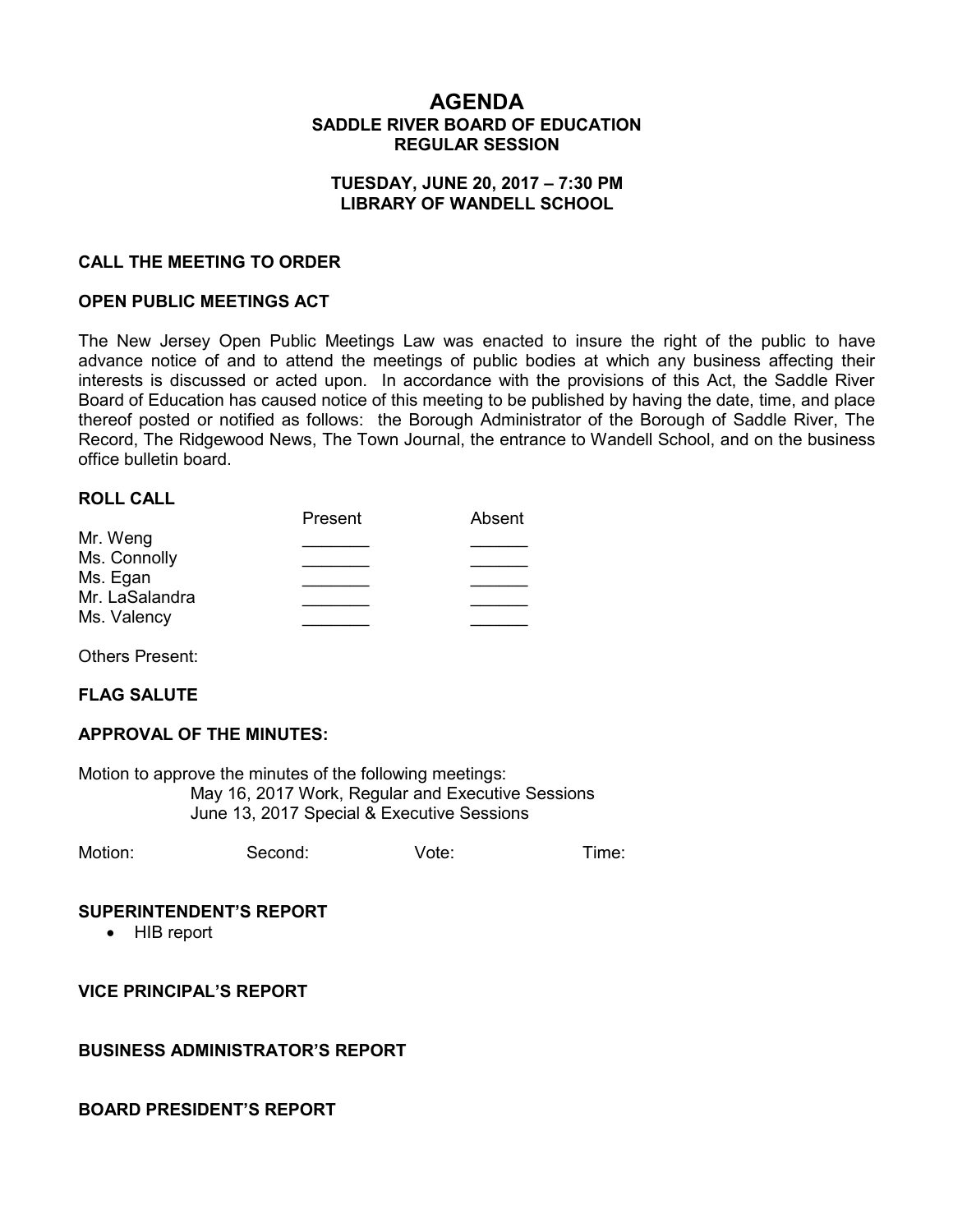# **MEETING OPEN TO THE PUBLIC FOR DISCUSSION OF AGENDA ITEMS ONLY**

Anyone addressing the board will be limited to 3 minutes. Time allotted for discussion is 30 minutes. The Board of Education will not discuss personnel matters in public. You are responsible/liable for what you say.

# **AGENDA ITEMS AS PER ATTACHED**

Anyone addressing the board will be limited to 3 minutes. Time allotted for comments is 30 minutes. The Board of Education will not discuss personnel matters in public. You are responsible/liable for what you say.

# **COMMENTS BY THE PUBLIC ON NON-AGENDA ITEMS**

# **MOTION TO ENTER EXECUTIVE SESSION**

WHEREAS Section 8 of the Open Public Meetings Act, Chapter 231, PL 1975, permits the exclusion of the public from a meeting in certain circumstances and

WHEREAS the Board is of the opinion that such circumstances presently exist

BE IT RESOLVED by the Saddle River Board of Education that:

 The public shall be excluded from discussion of the hereinafter-specified subjects: The general nature of these subjects is: Legal Issues Personnel Issues

It is anticipated at this time that the above-stated subject matters will be made public when the Board determines them to be no longer prejudicial or when the board takes formal action.

Action may or may not be taken upon return to public session.

| Motion: | Second: | Vote: | Time: |
|---------|---------|-------|-------|
|---------|---------|-------|-------|

# **MOTION TO ADJOURN EXECUTIVE SESSION**

| Motion:                          | Second: | Vote: | Time: |
|----------------------------------|---------|-------|-------|
| <b>MOTION TO ADJOURN MEETING</b> |         |       |       |
| Motion:                          | Second: | Vote: | Time: |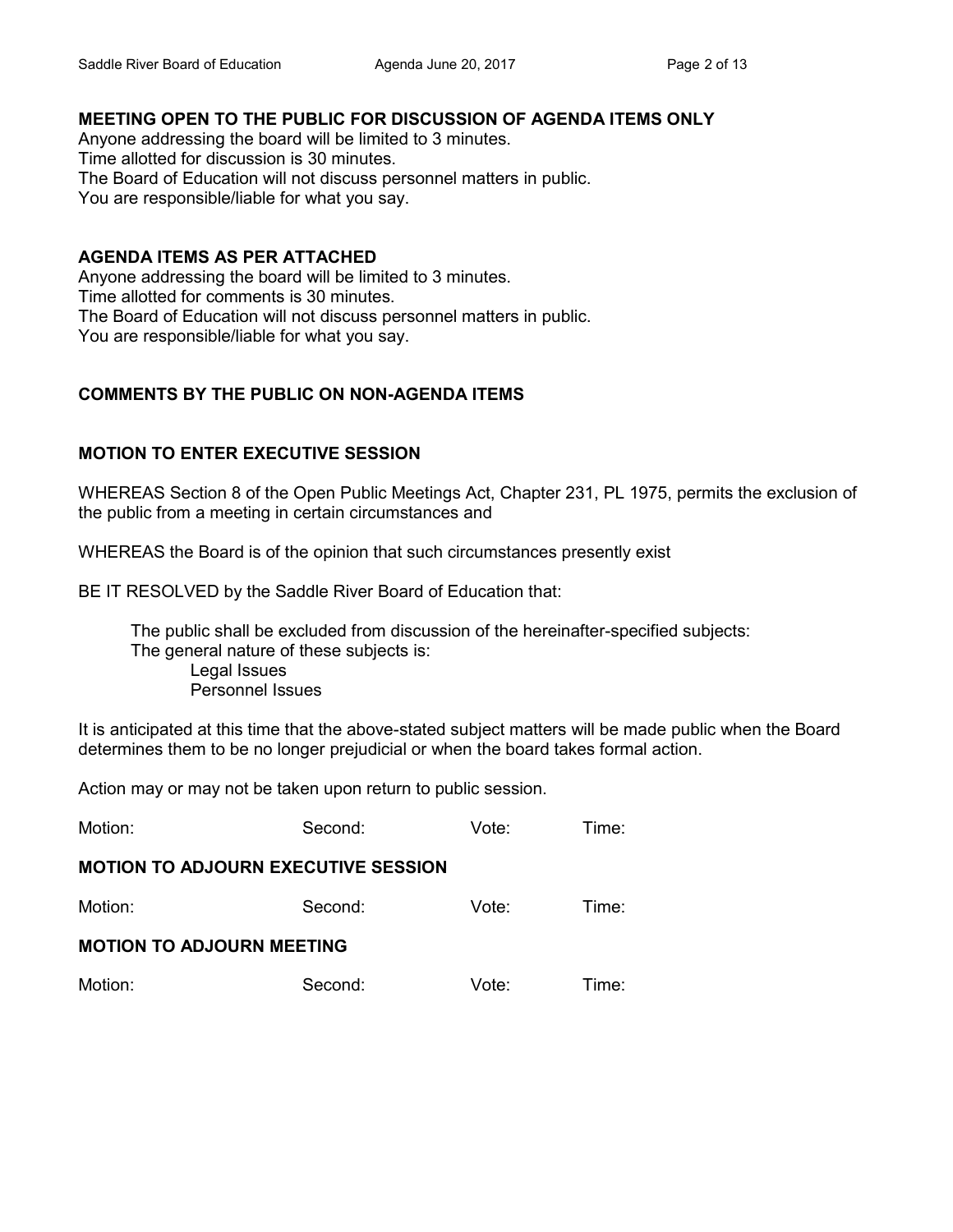### **SADDLE RIVER BOARD OF EDUCATION TUESDAY, JUNE 20, 2017 RESOLUTIONS – SUMMARY**

### **ADMINISTRATION**

- A-941 Awarded Contracts
- $A-942$ 2<sup>nd</sup> Reading Policies
- A-943 Resolution of Appreciation Donna Logan
- A-944 Resolution of Appreciation Kathleen Miller
- A-945 Anti-Bullying Bill of Rights Act Self-Assessment 2017-2018

## **HUMAN RESOURCES**

- HR-1288 Employment Contract Louis J. DeLisio Interim Superintendent/Principal 2017-2018
- HR-1289 Amendment to HR-1282 Horace Chambers Leave of Absence
- HR-1290 Barbara Cohen Leave of Absence
- HR-1291 Janet Micheline Resignation
- HR-1292 George Miller Temporary Maintenance Worker July & August 2017

## **EDUCATION**

- E-887 Revision to E-881 Neuropsychological Evaluation
- E-888 Special Education Tuition Ridgewood Board Of Education 2016-2017
- E-889 Summer 2017 Programs Special Education
- E-890 Summer 2017 Services Special Education
- E-891 Tuition 2017-2018 Special Education
- E-892 Services 2017-2018 Special Education

## **FINANCE**

- F-2546 Payment of Bills June 2017
- F-2547 Appropriation Transfers May 2017
- F-2548 Line Item Certification
- F-2549 Board Secretary Report May 2017
- F-2550 Treasurer Report May 2017
- F-2551 Agreement Treasurer's & Board Secretary's Reports May 2017
- F-2552 Release of Payments Between Meetings of the Board
- F-2553 Student Accident Insurance Policy Renewal –Bollinger Specialty Group 2017-2018
- F-2554 School Nursing Staffing Agreement Bayada 2017-2018
- F-2555 Year End Bookkeeping Adjustments
- F-2556 Transfer of Current Surplus to Capital Reserve
- F-2557 IDEA Grant Allocations FY2018
- F-2558 Donations Home & School Association
- F-2559 Donation Foundation
- F-2560 Jeffrey Allen Residency Investigator 2017-2018
- F-2561 Fire & Burglar Alarm Systems Service & Maintenance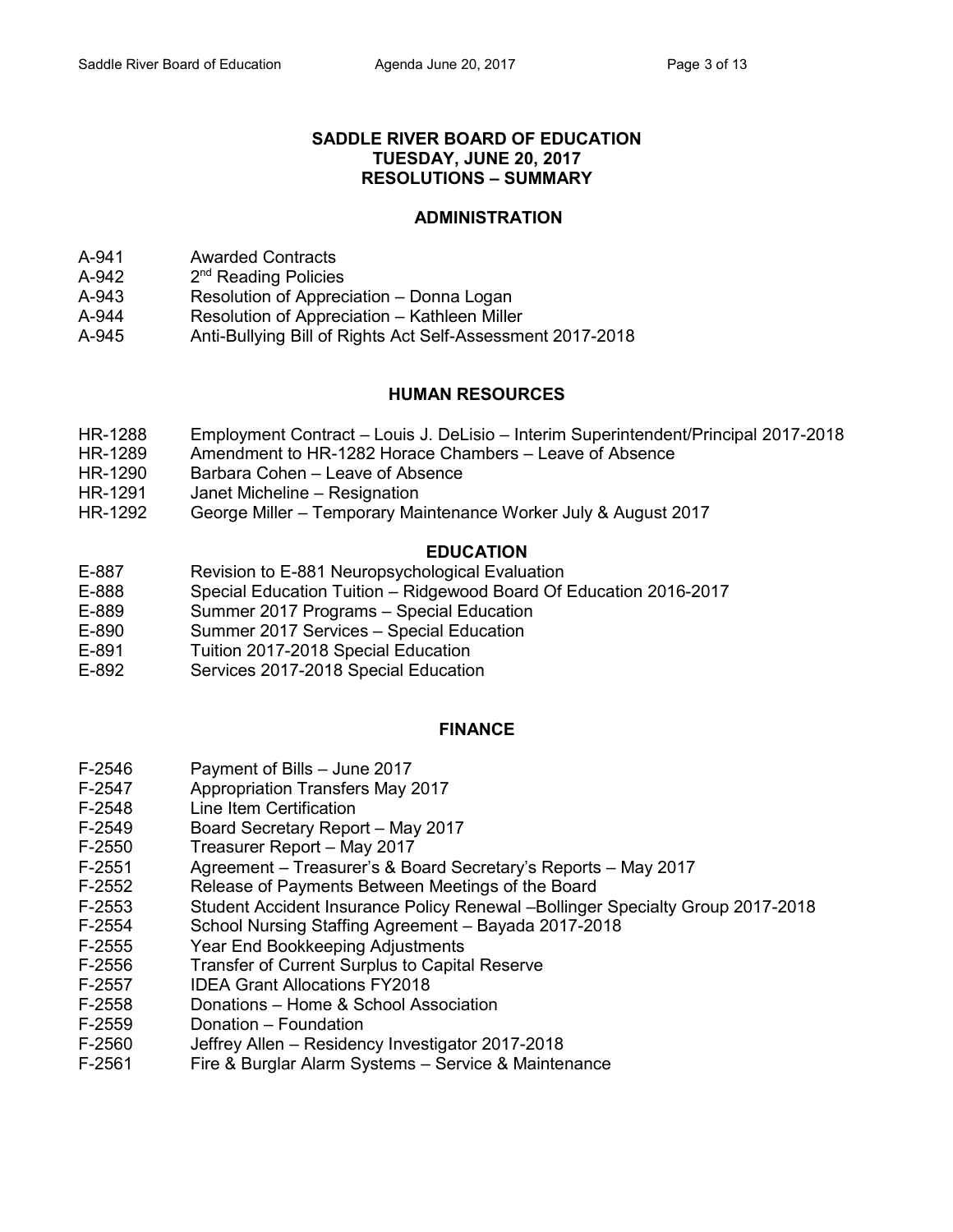### **ADMINISTRATION**

### **COMMITTEE REPORTS**

- **1.** Board Communications Committee
- **2.** Liaison: Ramsey Board of Education
- **3.** Liaison: Northern Highlands Board of Education
- **4.** Home & School Association
- **5.** New Jersey School Boards Association/NJSBA Legislative Committee
- **6.** Policy Committee
- **7.** Liaison to Mayor and Council
- **8.** Blue Ribbon Committee

## **A-941 AWARDED CONTRACTS**

BE IT RESOLVED that the Saddle River Board of Education, pursuant to PL 2015, Chapter 47, intends to renew, award or permit to expire the following contracts previously awarded by the board of education. These contracts are, have been and will continue to be in full compliance with all state and federal statutes and regulations; in particular, New Jersey Title 18A:18. et.seq, NJAC Chapter 23 and Federal Procurement Regulations 2CFR, Part 200.317 et seq.:

| Meeting<br>Date | Resolution<br># | Vendor                                                          | Services                                                              | Amount                                                                                                                                                                                               |
|-----------------|-----------------|-----------------------------------------------------------------|-----------------------------------------------------------------------|------------------------------------------------------------------------------------------------------------------------------------------------------------------------------------------------------|
| 03/17/17        | A-921           | Region 1 - Mahwah<br><b>Board of Education</b>                  | 2017-2018 Transportation<br>Services                                  |                                                                                                                                                                                                      |
| 03/17/17        | A-922           | South Bergen<br>Jointure<br>Commission                          | 2017-2018 Public, Non-<br>Public, Special Education<br>Transportation |                                                                                                                                                                                                      |
| 05/16/17        | A-930           | Lerch, Vinci &<br>Higgins, LLP                                  | 2017-2018 Auditor                                                     | <b>Base Audit \$20,400</b><br>\$140-\$170/hr. Partners<br>\$110-\$130/hr. Managers<br>\$85-\$105/hr. Sr. Acct's/Supervisors<br>\$70-\$80/hr. Staff Accountants<br>\$45/hr.<br><b>Other Personnel</b> |
| 05/16/17        | A-930           | <b>LAN Associates</b>                                           | 2017-2018<br>Architect/Engineer                                       | \$150.00/hr.                                                                                                                                                                                         |
| 05/16/17        | A-930           | Cleary, Giacobbe,<br>Alfieri, Jacobs, LLC<br>(Matthew Giacobbe) | 2017-2018 Attorney                                                    | \$160.00/hr.                                                                                                                                                                                         |
| 05/16/17        | A-930           | Brown & Brown<br>Metro                                          | 2017-2018 Insurance Risk<br>Manager                                   | n/a                                                                                                                                                                                                  |
| 05126/17        | A-930           | Robert A. Hands,<br>MD                                          | 2017-2018 Medical<br>Inspector                                        | Not to exceed \$1,800.00                                                                                                                                                                             |
| 05/16/17        | A-930           | Kristi Woods d/b/a<br><b>SYNC</b>                               | 2017-2018 Occupational<br>Therapist                                   | Not to exceed \$20,000.00<br>\$85/hr<br>\$250/evaluation                                                                                                                                             |
| 05/16/17        | A-930           | Marilyn Jones                                                   | 2017-2018 Physical<br>Therapist                                       | Not to exceed \$11,000<br>\$65/30 min session<br>\$95/45 min session<br>\$150/evaluation                                                                                                             |
| 5/16/17         | A-930           | Eileen Schneider                                                | 2017-2018 Social Worker                                               | Not to exceed \$2,500<br>\$60/meeting attendance<br>\$30 per telephone conference<br>\$300 per evaluation report                                                                                     |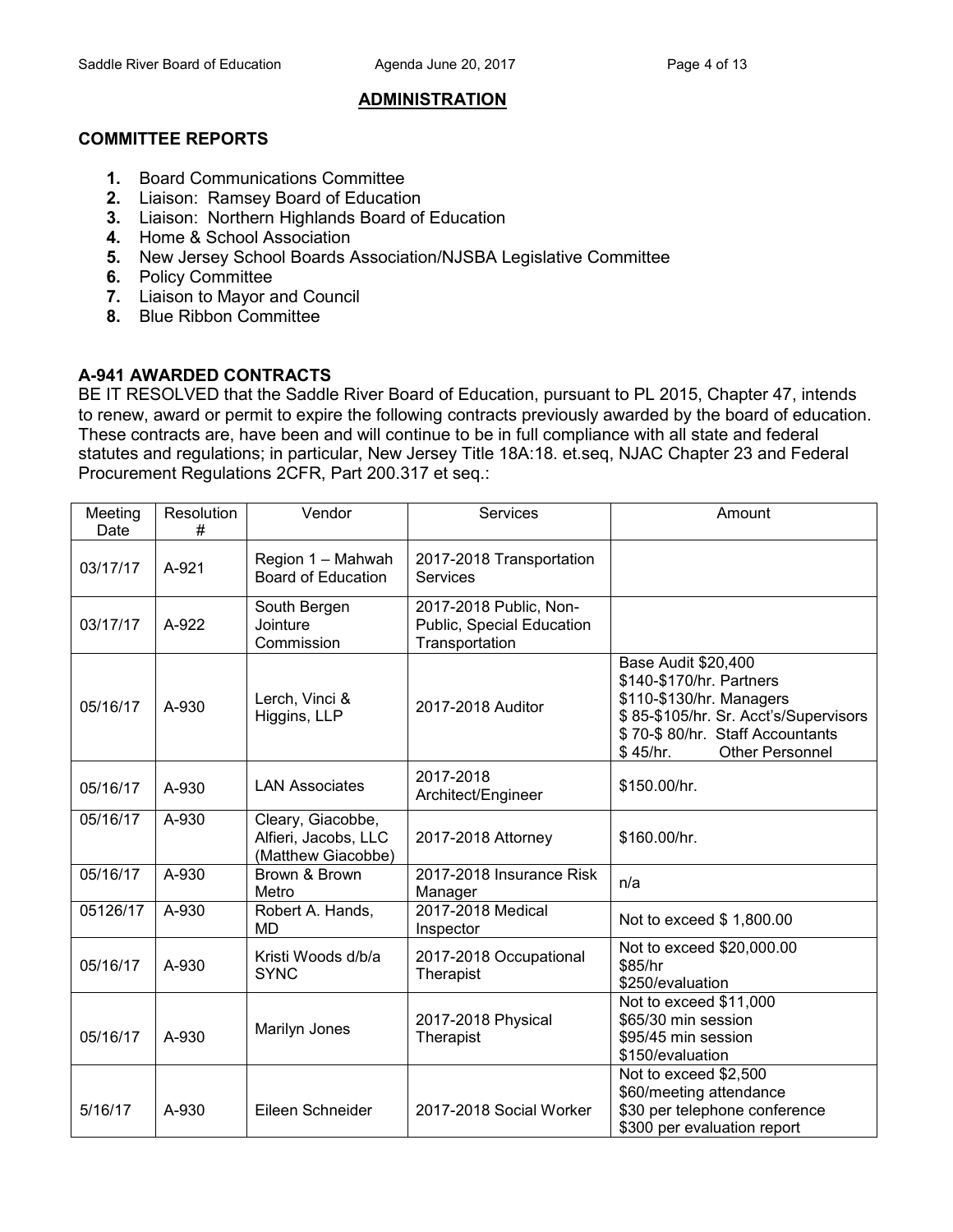| 5/16/17  | A-930    | Phoenix Advisors,<br>LLC                            | 2017-2018 Continuing<br>Disclosure Agent &<br>Independent Registered<br>Municipal Advisor of<br>Record | \$<br>850               |
|----------|----------|-----------------------------------------------------|--------------------------------------------------------------------------------------------------------|-------------------------|
| 05/16/17 | A-931    | Rullo & Juillet                                     | 2017-2018 Right to Know                                                                                | 2,448.00<br>\$          |
| 05/16/17 | A-939    | Whitman                                             | 2017-2018 Asbestos<br><b>Management Services</b>                                                       | 900.00<br>\$            |
| 6/21/16  | $E-841$  | Marilyn Jones                                       | 2016-2017 Physical<br>Therapist                                                                        |                         |
| 8/10/16  | $E-851$  | <b>BCSSD</b>                                        | 2016-2017 Hospital<br>Instruction                                                                      | As Needed               |
| 8/10/16  | E-851    | <b>Hoboken University</b><br><b>Medical Center</b>  | 2016-2017 Hospital<br>Instruction                                                                      | As Needed               |
| 9/20/16  | $E-853$  | <b>CarePoint Health</b>                             | 2016-2017 Hospital<br>Instruction                                                                      | As Needed               |
| 10/18/16 | $E-861$  | Ramsey Board of<br>Education                        | 2016-2017 Case<br><b>Management Services</b>                                                           | \$20,000                |
| 6/21/16  | F-2398   | <b>Bollinger Specialty</b><br>Group                 | 2016-2017 Student<br>Accident Insurance                                                                | \$2,595                 |
| 6/21/16  | F-2399   | Bayada Home<br>Healthcare                           | 2016-2017 Nursing<br>Services                                                                          | As Needed               |
| 7/12/16  | F-2389   | B. Puntasecca<br>Contractors                        | <b>Vestibule Upgrades</b>                                                                              | \$128,900               |
| 8/10/16  | $F-2421$ | Ann Hanna                                           | 2016-2017 Non-Public<br><b>Nurse</b>                                                                   | \$21,290.02             |
| 8/10/16  | $F-2422$ | <b>Bergen County</b><br>Dept. of Health<br>Services | 2016-2017 Nurse<br>Supervisor - SRDS                                                                   | \$4,107.49              |
| 8/10/16  | F-2426   | Machio's Food<br>Service                            | 2016-2017 Food Service<br>Management                                                                   |                         |
| 9/20/16  | F-2440   | Saddle River Day<br>School                          | 2016-2017 Non-Public<br>Technology                                                                     | \$5,138.00              |
| 10/13/15 | F-2293   | <b>BCSSD</b>                                        | 2015-2016 Hospital<br>Instruction                                                                      | As Needed               |
| 11/15/16 | F-2466   | Saddle River Day<br>School                          | 2016-2017 Non-Public<br><b>Security Entitlement</b>                                                    | \$15,100.00             |
| 4/25/17  | F-2523   | <b>On-Tech Consulting</b>                           | 2017-2018 E-Rate<br><b>Application Process</b>                                                         | 20% of Funding Received |
| 05/16/17 | F-2539   | Horizon                                             | 2017-2018 Dental<br>Renewal                                                                            |                         |
| 05/16/17 | F-2540   | <b>Educational Data</b><br><b>Services</b>          | 2017-2018 Cooperative<br><b>Bid Program</b>                                                            | \$1,938.00              |
| 05/16/17 | F-2541   | Asbury Park Board<br>of Ed ITC                      | 2017-2018 Payroll &<br><b>Budgetary Accounting</b><br>Services                                         | \$13,572                |
| 05/17/16 | F-2383   | Ramsey School<br><b>District</b>                    | 2017-2018 Technology<br>Services                                                                       | \$55,000                |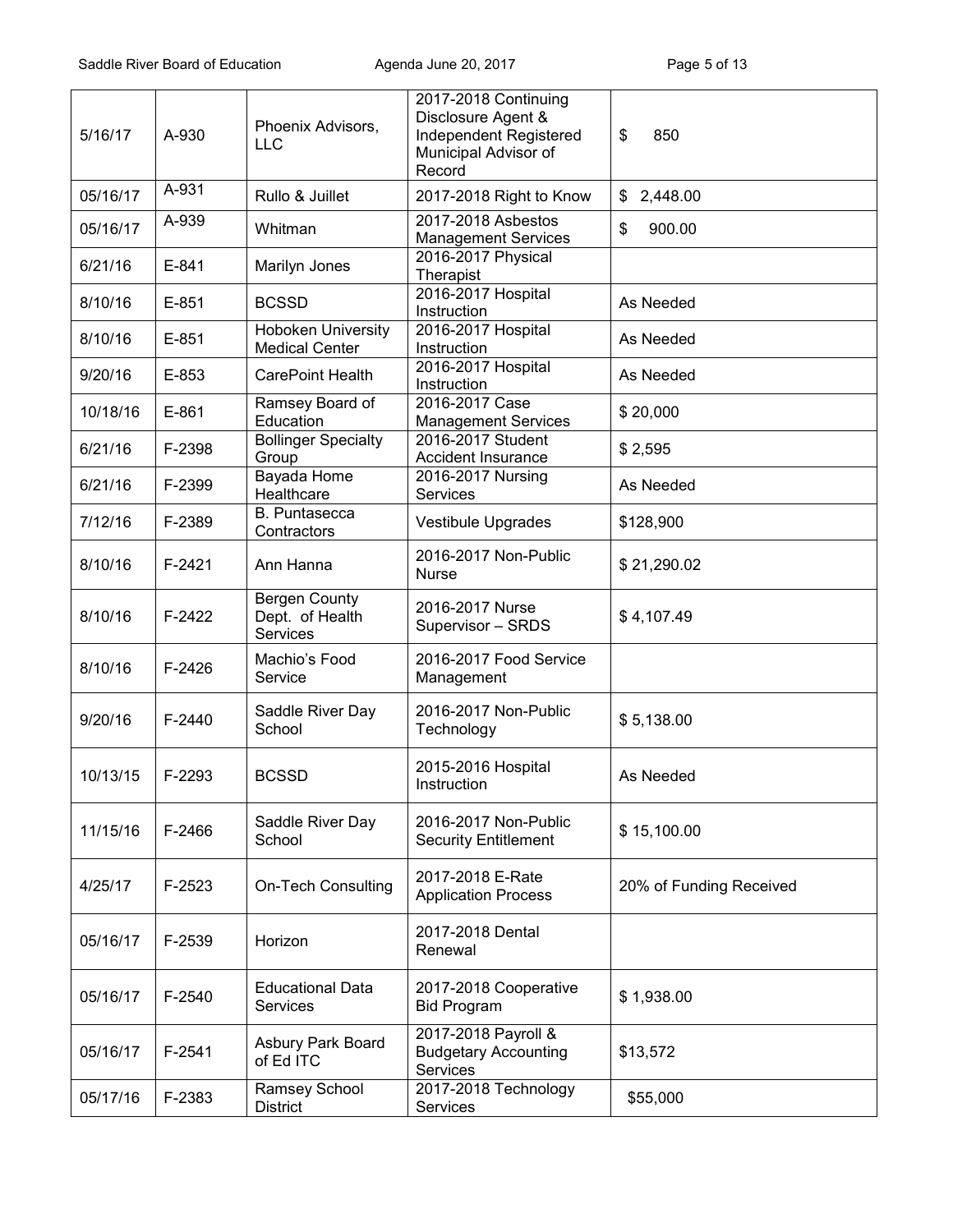# **A-942 2nd READING – POLICIES**

BE IT RESOLVED that the Saddle River Board of Education approves the 2nd reading of the following policies:

| 1330    | Use of School Facilities                                          |
|---------|-------------------------------------------------------------------|
| 3100    | Budget Planning, Preparation and Adoption                         |
| 3510    | Operation and Maintenance of Plant                                |
| 3515    | <b>Smoking Prohibition</b>                                        |
| 3542.1  | <b>Wellness and Nutrition</b>                                     |
| 4112.2  | Certification                                                     |
|         | 4112.4/4212.4 Employee Health                                     |
|         | 4112.6/4212.6 Personnel Records                                   |
| 5111    | Admission                                                         |
| 5118.2  | Foster Care and Educational Stability (New Policy)                |
| 5119    | <b>Transfers</b>                                                  |
| 5131    | Conduct/Discipline                                                |
| 5131.5  | Vandalism/Violence                                                |
| 5134    | <b>Married/Pregnant Pupils</b>                                    |
| 5141    | Health                                                            |
| 5141.3  | <b>Health Exams &amp; Immunizations</b>                           |
| 5141.4  | Missing, Abused and Neglected Children                            |
| 6010    | <b>Goals and Objectives</b>                                       |
| 6114    | <b>Emergencies and Disaster Preparedness</b>                      |
| 6140    | <b>Curriculum Adoption</b>                                        |
| 6141    | Curriculum Design/Development                                     |
| 6142    | <b>Subject Fields</b>                                             |
| 6142.4  | Physical Education and Health                                     |
| 6142.10 | Internet Safety and Technology                                    |
| 6145    | <b>Extracurricular Activities</b>                                 |
|         | 6145.1/6145.2 Intramural Competition; Interscholastic Competition |
| 6162.5  | Research                                                          |
| 6163.1  | Media Center/Library                                              |
| 6164.4  | <b>Child Study Team</b>                                           |
| 6171    | <b>Special Instructional Programs</b>                             |
| 6171.5  | Independent Education Evaluations (Regulations only)              |
| 6173    | Home Instruction                                                  |
|         |                                                                   |

# **A-943 RESOLUTION OF APPRECIATION – DONNA LOGAN**

WHEREAS, Mrs. Donna M. Logan has served as the Administrative Assistant/Bookkeeper for seventeen years and as the Business Administrator/Board Secretary for over two years for the Saddle River School District; and

WHEREAS, Mrs. Donna M. Logan has been a pro-active educational leader in helping develop new and innovative programs; and

WHEREAS, Mrs. Donna M. Logan has done a superior job in meeting the needs of the children of the community of Saddle River; and

WHEREAS, Mrs. Donna M. Logan contributed to the sound fiscal management and financial integrity of all business operations; and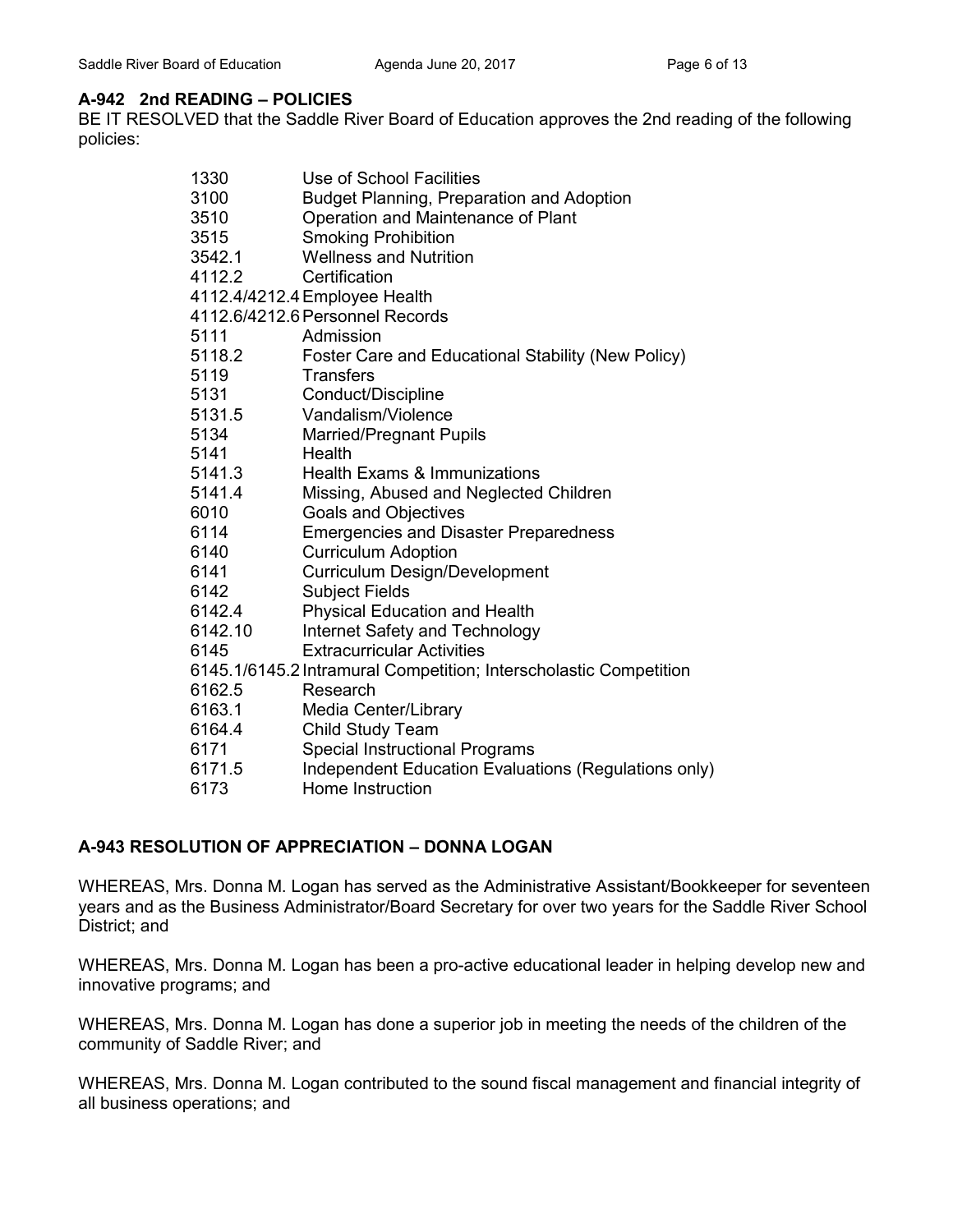WHEREAS, Mrs. Donna M. Logan contributed to the Board with sound advice, wise counsel, and timely recommendations;

THEREFORE, BE IT RESOLVED that The Board of Education of the Saddle River School District hereby acknowledges the outstanding contributions made by Mrs. Donna M. Logan in her service to the children of the Saddle River School District;

AND BE IT FURTHER RESOLVED that The Board of Education of the Saddle River School District extends its deepest thanks to Mrs. Donna M. Logan and extends her its very best wishes on the occasion of her retirement.

## **A-944 RESOLUTION OF APPRECIATION – KATHLEEN MILLER**

WHEREAS, Mrs. Kathleen Miller has served as a teacher for over sixteen years for the Saddle River School District; and

WHEREAS, Mrs. Kathleen Miller has performed her duties throughout her years of service in a conscientious and responsible manner; and

WHEREAS, Mrs. Kathleen Miller has consistently responded with ingenuity, imagination and foresight to the duties and responsibilities given her, fulfilling them with outstanding accuracy and competency; and

WHEREAS, Mrs. Kathleen Miller has done a superior job in meeting the needs of the children of the community of Saddle River; and

WHEREAS, The Board of Education of the Saddle River School District hereby acknowledges the outstanding contributions made by Mrs. Kathleen Miller in her service to the children of the Saddle River School District;

THEREFORE, BE IT RESOLVED that The Board of Education of the Saddle River School District extends its deepest thanks to Mrs. Kathleen Miller and extends her it's very best wishes on the occasion of her retirement.

#### **A-945 ANTI-BULLYING BILL OF RIGHTS ACT SELF-ASSESSMENT 2017-2018**

BE IT RESOLVED that the Saddle River Board of Education approves for submission, the Anti-bullying Bill of Rights Act Self-Assessment for the 2017-2018 school year.

#### ALL ADMINISTRATION MOTIONS BUNDLED FOR SINGLE VOTE:

| Motion:<br>Second:<br>Discussion: |     |     |     |     |
|-----------------------------------|-----|-----|-----|-----|
| Roll Call Vote: JC:               | PF∙ | JL: | TV. | TW: |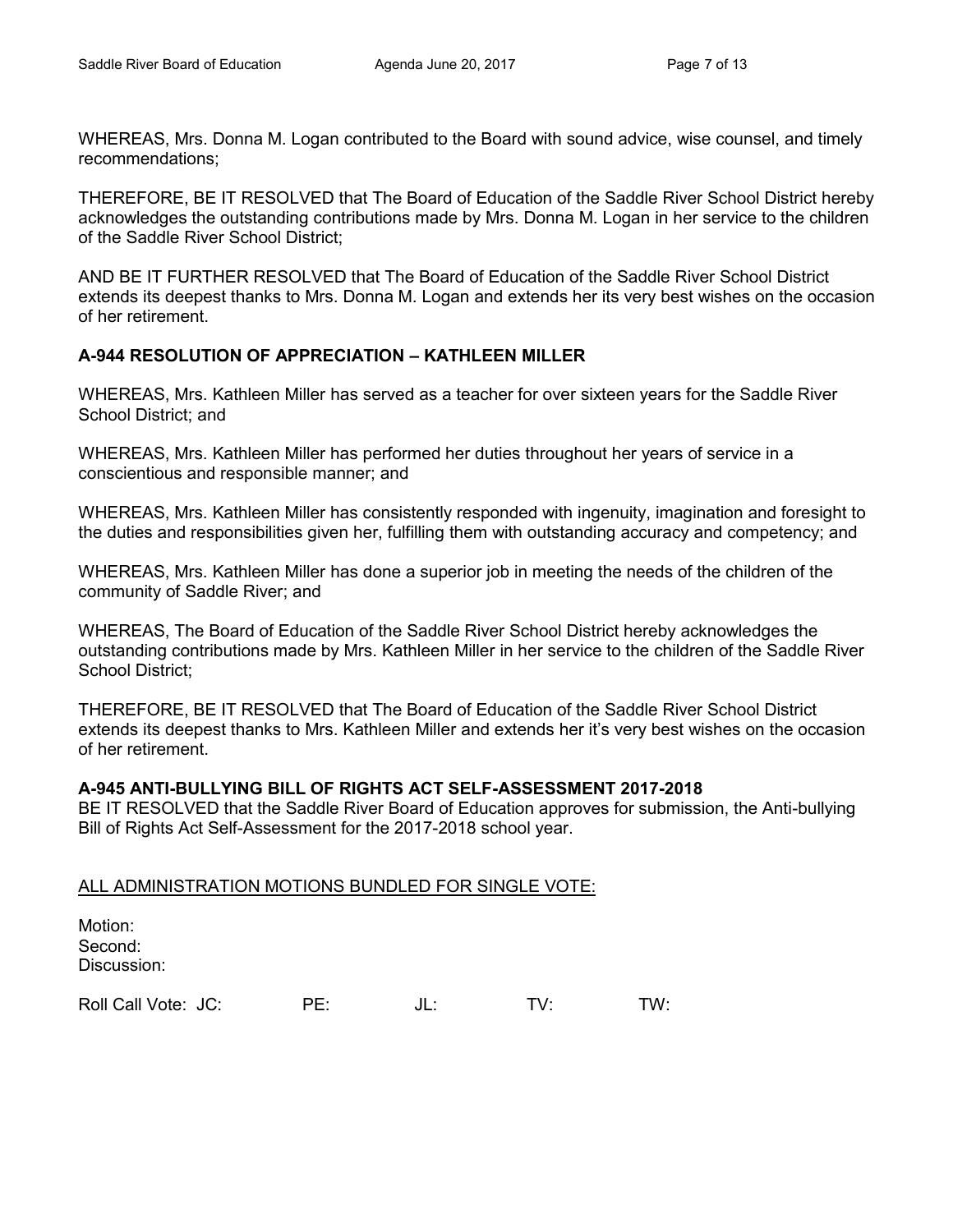## **HUMAN RESOURCES**

### **COMMITTEE REPORTS**

#### Negotiations Committee

1. Superintendent Search

## **HR-1288 EMPLOYMENT CONTRACT – LOUIS J. DeLISIO – INTERIM SUPERINTENDENT/PRINCIPAL 2017-2018**

BE IT RESOLVED that, upon recommendation of the Interim Superintendent the Saddle River Board of Education approves the Employment Contract of Louis J. DeLisio as Interim Superintendent/Principal for the period July 1, 2017 through June 30, 2018, as reviewed and approved by the Interim Executive County Superintendent on May 26, 2017.

## **HR-1289 ADMENTMENT TO HR-1282 HORACE CHAMBERS –LEAVE OF ABSENSE**

BE IT RESOLVED, that upon the recommendation of the Interim Superintendent, the Saddle River Board of Education approves amendment to HR-1282 to be extended through May 15, 2017.

## **HR-1290 BARBARA COHEN – LEAVE OF ABSENCE**

BE IT RESOLVED, that upon the recommendation of the Interim Superintendent, the Saddle River Board of Education approves a paid FMLA leave of absence for Barbara Cohen from April 17 to April 21, 2017 and May 1, 2017 to June 15, 2017 with anticipated return date to be June 16, 2017.

#### **HR-1291 JANET MICHELINE - RESIGNATION**

BE IT RESOLVED, that upon the recommendation of the Interim Superintendent, the Saddle River Board of Education accepts the resignation of Janet Micheline, Lunch Aide, effective at the close of business June 21, 2017.

## **HR-1292 GEORGE MILLER – TEMPORARY MAINTENANCE WORKER JULY & AUGUST 2017**

BE IT RESOLVED that, upon recommendation of the Superintendent, the Saddle River Board of Education approves George Miller as temporary maintenance worker on an as needed basis for the months of July & August 2017 at the rate of \$140 per day pending medical clearance and proof of residency.

| ALL HUMAN RESOURCES MOTIONS BUNDLED FOR SINGLE VOTE: |  |
|------------------------------------------------------|--|
| Motion:                                              |  |
| Second:                                              |  |
| Discussion:                                          |  |
|                                                      |  |

Roll Call Vote: JC: PE: JL: TV: TW: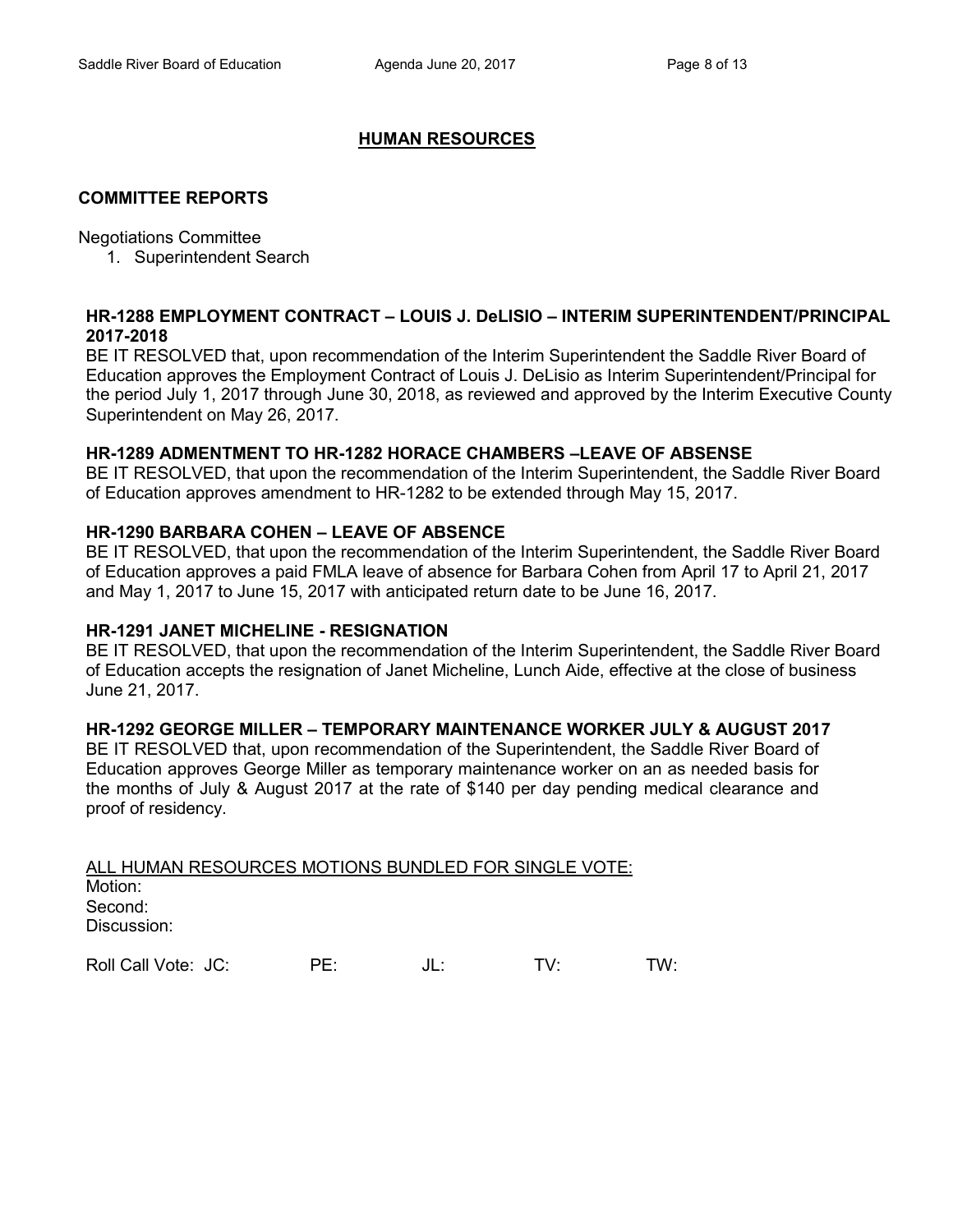# **EDUCATION**

# **COMMITTEE REPORTS**

- 1. Technology Committee
- 2. Curriculum Committee
- 3. Wandell School Recreation Committee
- 4. Health, Well-being, Safety and Transportation Committee

# **E-887 REVISION TO E-881 NEUROPSYCHOLOGICAL EVALUATION**

BE IT RESOLVED, that the Saddle River Board of Education approves the revision of E-881 to have neuropsychological evaluation performed by Dr. Joshua Shifrin replacing Dr. Anne Farrar-Anton for Special Education Student #A0012 at a cost not to exceed \$3,600 (parents submitting insurance with the district paying the remaining balance).

# **E-888 SPECIAL EDUCATION TUITION - RIDGEWOOD BOARD OF EDUCATION 2016-2017**

BE IT RESOLVED, that the Saddle River Board of Education approves the payment to Ridgewood Board Education for tuition, related services and 1:1 aide for the 2016-2017 school year for a special education student as follows:

| Student #A0021 | \$66,381.30 |
|----------------|-------------|
|----------------|-------------|

## **E-889 SUMMER 2017 PROGRAMS – SPECIAL EDUCATION**

BE IT RESOLVED, that the Saddle River Board of Education approves the payment of tuition for the summer of 2017 for the following special education students:

| School                   | Student | Dates                     | Total                      |
|--------------------------|---------|---------------------------|----------------------------|
|                          | #       |                           |                            |
| Excel                    | A0001   | July 3 to July 28, 2017   | \$4,500.00                 |
| <b>NWBCSE</b>            | A0046   | June 26 to July 21, 2017  | \$1,200.00 approximately   |
| Ridgewood Rise           | A0021   | June 26 to July 28, 2017  | \$6,000 not to be exceeded |
|                          |         |                           | (includes 1:1 aide)        |
| Shepard Preparatory H.S. | A0035   | July 5 to August 15, 2017 | \$8,613.90                 |

## **E-890 SUMMER 2017 SERVICES – SPECIAL EDUCATION**

BE IT RESOLVED, that the Saddle River Board of Education approves the payment of services for the summer of 2017 for the following special education students:

| Provider               | <b>Position</b>     | Student # | Hours/Hourly Rate/Total Weeks |            | ⊤otal      |
|------------------------|---------------------|-----------|-------------------------------|------------|------------|
| <b>Expert Tutoring</b> | Reading Instruction | A0025     | 20 hours @ \$60/hour          | \$1,200,00 |            |
|                        |                     | A0026     | 20 hours @ \$60/hour          | \$1,200,00 | \$2,400.00 |
| Cathy Goldman          | Academic Support    | A0017     | 20 hours @ \$60/hour          |            | \$1,200.00 |

## **E-891 TUITION 2017-2018 – SPECIAL EDUCATION**

BE IT RESOLVED, that the Saddle River Board of Education approves the payment of tuition for the 2017-2018 school year for the following special education students:

| School                                | Student # | ™otal       | <b>Notes</b> |
|---------------------------------------|-----------|-------------|--------------|
| Banyon School                         | A0016     | \$55,256,40 |              |
| <b>Bergen County Special Services</b> | A0027     | \$73.980.00 |              |
| (Bleshman School)                     |           |             |              |
| Eagle Hill School                     | A0017     | \$67.715.00 |              |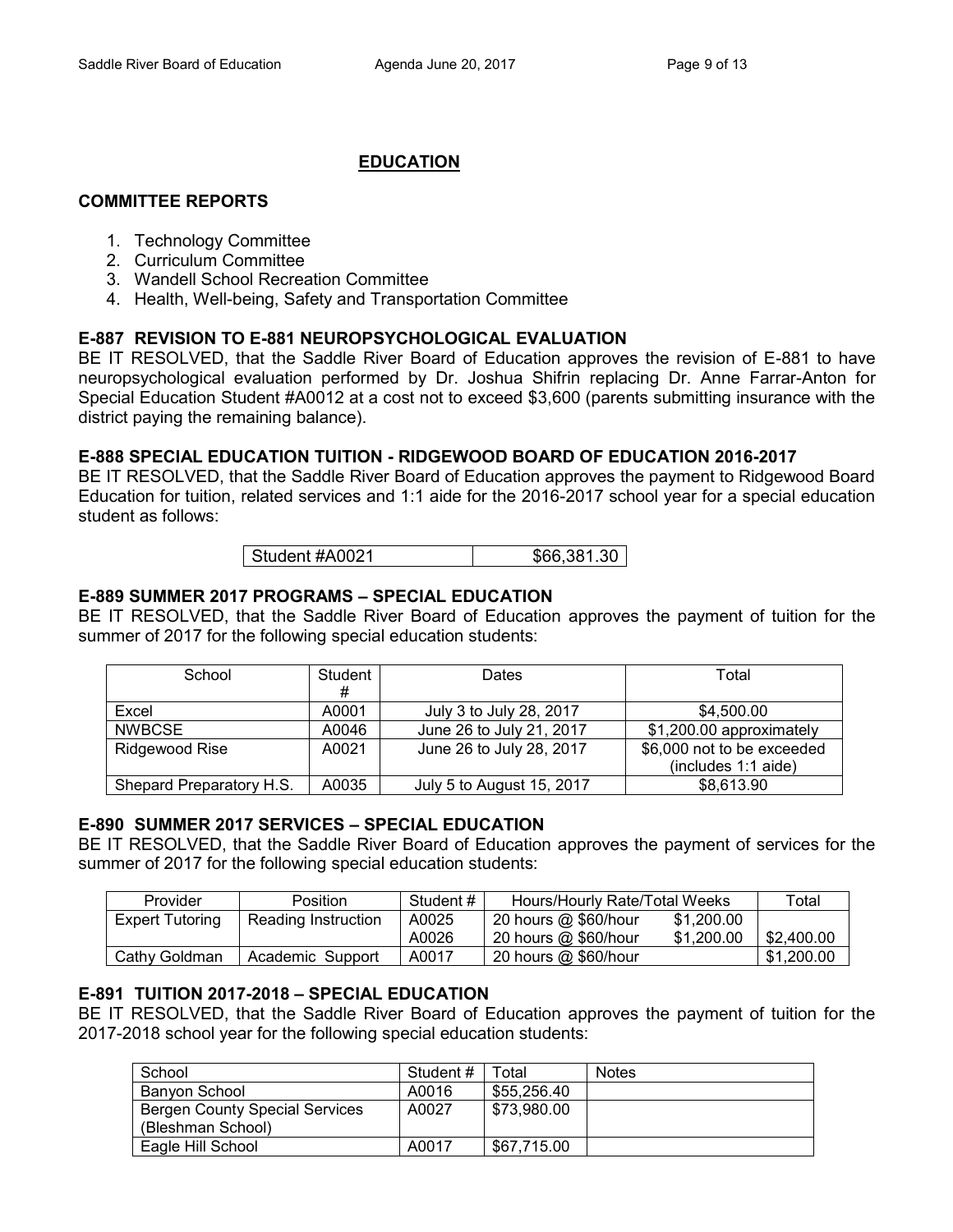| Franklin Lakes Board of Ed    | A0012 | \$79,635.00 | Includes summer program |
|-------------------------------|-------|-------------|-------------------------|
| (Colonial Road School)        |       |             | and ABA aide            |
| Pascack Valley Regional H.S.  | A0001 | \$66,500.00 |                         |
| (Park Academy)                |       |             |                         |
| Ramsey Board of Ed            | A0011 | \$41,000.00 | Estimate                |
| (Dater School)                |       |             |                         |
| Shepard Prepatory High School | A0035 | \$52,544.79 |                         |

## **E-892 SERVICES 2017-2018 – SPECIAL EDUCATION**

BE IT RESOLVED, that the Saddle River Board of Education approves the payment of services for the 2017-2018 school year for the following special education students:

| Provider                                                                                  | Position                              | Student<br># | Hours/Hourly Rate/Total Weeks         |                           | Total          |
|-------------------------------------------------------------------------------------------|---------------------------------------|--------------|---------------------------------------|---------------------------|----------------|
| <b>Bergen County Special Services</b><br><b>Educational Enterprise/Sound</b><br>Solutions | Audiology<br><b>Services</b>          | A0041        | \$188/hour @ 5 hours                  |                           | \$<br>940.00   |
| <b>Bergen County Special Services</b><br><b>Educational Enterprise/Sound</b><br>Solutions | Teacher of the<br>Deaf                | A0041        | 3 times per week                      |                           | \$19,800.00    |
| <b>Bergen County Special Services</b><br><b>Bleshman School</b>                           | OT-PT-Speech                          | A0027        | 3 hours/week @ \$65 hours x 38 weeks  |                           | \$7,410.00     |
| Ramsey Board of Education                                                                 | Case<br>Management<br><b>Services</b> |              | \$250/student x 10 students           |                           | \$25,000.00    |
| Ramsey Board of Education                                                                 | OT/PT/Speech                          |              | Estimate                              |                           | \$13,000.00    |
| Ramsey Board of Education                                                                 | Counseling                            | A0030        | Estimate                              |                           | 1,000.00<br>\$ |
| Region V                                                                                  | <b>Behaviorist</b>                    |              | @ \$70 hour<br>+7% Administrative Fee | \$17,640.00<br>\$1,234.80 | \$18,874.80    |
| Region V                                                                                  | <b>LDTC</b>                           |              | @ \$70 hour<br>+7% Administrative Fee | \$17,640.00<br>\$1,234.80 | \$18,874.80    |

ALL EDUCATION MOTIONS BUNDLED FOR SINGLE VOTE:

Motion:

Second:

Discussion:

Roll Call Vote: JC: PE: JL: TV: TW: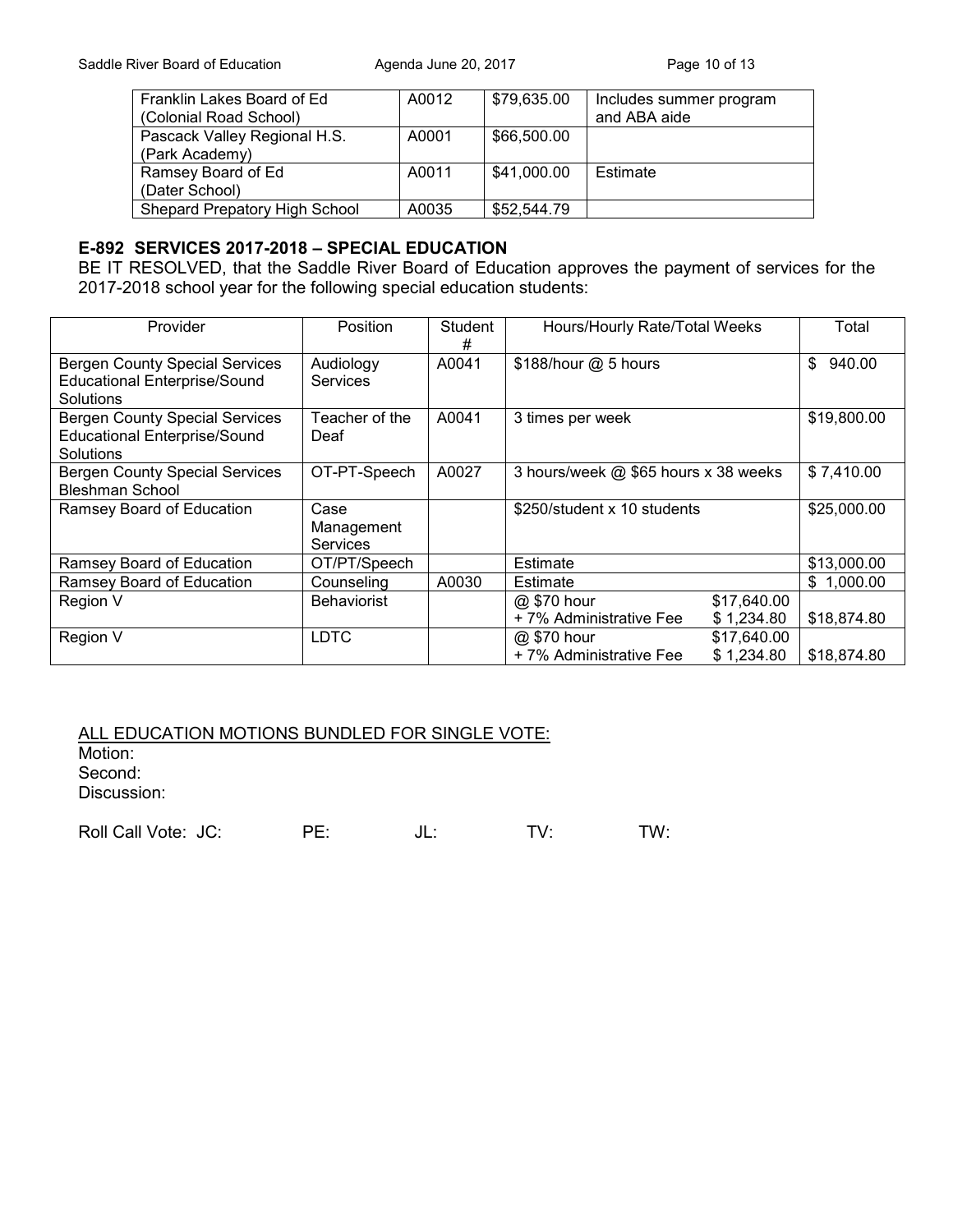# **FINANCE**

## **COMMITTEE REPORTS**

- 1. Finance/Budget Committee
- 2. Renovation Committee

# **F-2546 PAYMENT OF BILLS – JUNE 2017**

BE IT RESOLVED that the payment of bills as per the attached June 2017 Bills and Claims lists be approved.

## **F-2547 APPROPRIATION TRANSFERS – MAY 2017**

BE IT RESOLVED that the attached appropriation transfers for the month of May 2017 be approved.

# **F-2548 LINE ITEM CERTIFICATION**

BE IT RESOLVED that in compliance with NJAC 6:20-2A-10(e) that the Board of Education certifies that no major account or fund has been over-expended and that as of this report, sufficient funds are available to meet the District's financial obligations for the remainder of the fiscal year.

# **F-2549 BOARD SECRETARY REPORT – MAY 2017**

BE IT RESOLVED that the attached Board Secretary Report for the month of May 2017 be approved.

## **F-2550 TREASURER REPORT – MAY 2017**

BE IT RESOLVED that the attached Report of the Treasurer for the month of May 2017 be approved.

## **F-2551 AGREEMENT–TREASURER'S & BOARD SECRETARY'S REPORTS – MAY 2017**

BE IT RESOLVED that the Saddle River Board of Education states that the Report of the Treasurer of School Moneys and the Report of the Secretary of the Board of Education for the month of May 2017 is in agreement and on file in the Board Secretary's Office.

## **F-2552 AUTHORIZATION FOR BOARD SECRETARY TO PAY BILLS**

BE IT RESOLVED that the Saddle River Board of Education authorizes the Board Secretary to pay bills in between meetings of the Board of Education from June 21, 2017 to September 18, 2017 and that these payments be approved at the next regularly scheduled Board Meeting.

## **F-2553 STUDENT ACCIDENT INSURANCE POLICY RENEWAL 2017-2018**

BE IT RESOLVED to approve the renewal with Bollinger Specialty Group for Student Accident Insurance Policy at the annual premium of \$2,595.

# **F-2554 SCHOOL NURSING STAFFING AGREEMENT – BAYADA 2017-2018**

BE IT RESOLVED to approve the continuation of the School Nursing Staffing Agreement with Bayada Home Health Care, Inc. to provide nursing services on an as-needed basis for the 2017-2018 school year, at the contract indicated rate.

# **F-2555 YEAR END BOOKKEEPING ADJUSTMENTS**

BE IT RESOLVED that the Saddle River Board of Education authorizes the Business Administrator to make all the necessary 2016-2017 year-end bookkeeping adjustments to the books and records of the District in order for them to be in compliance with GAAP.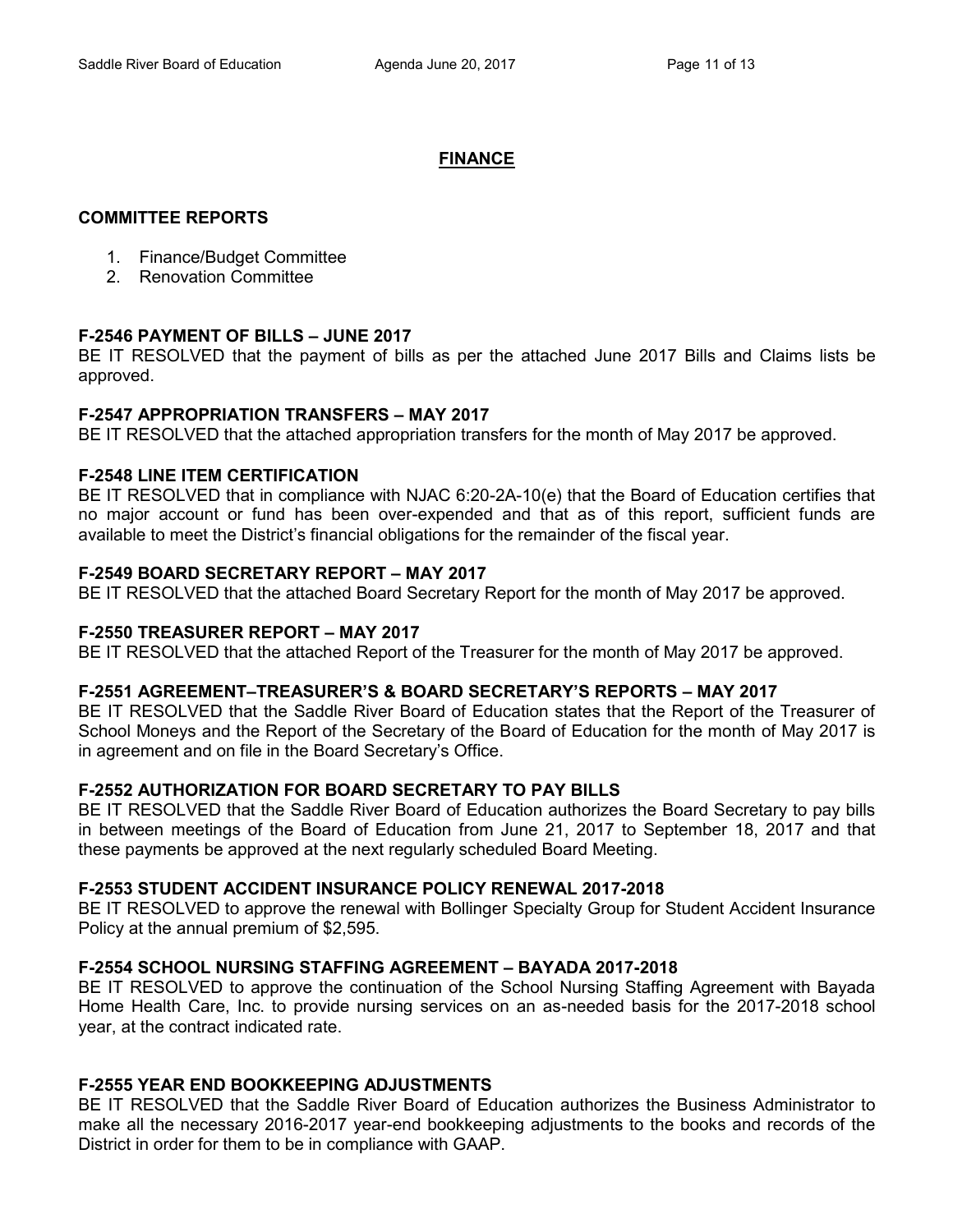# **F-2556 TRANSFER OF CURRENT SURPLUS TO CAPITAL RESERVE**

WHEREAS, N.J.S.A. 18A:21-2, N.J.S.A. 18A:7G-31 and N.J.S.A. 18A:7F-41 permit a Board of Education to establish and/or deposit into certain reserve accounts at year end, and

WHEREAS, the aforementioned statutes authorize procedures, under the authority of the Commissioner of Education, which permit a Board of Education to transfer unanticipated excess current revenue or unexpended appropriations into reserve accounts during the month of June by board resolution and,

WHEREAS, the Saddle River Board of Education wishes to transfer unanticipated excess current year revenue or unexpended appropriations from the general fund into a Capital Reserve Account at year end, and

WHEREAS, the Saddle River Board of Education has determined that an amount not to exceed \$275,000 is available for such purpose of transfer;

NOW THEREFORE BE IT RESOLVED, by the Saddle River Board of Education that it hereby authorizes the district's School Business Administrator to make this transfer consistent with all applicable laws and regulations.

## **F-2557 IDEA PART B GRANT ALLOCATIONS FOR FY 2018**

BE IT RESOLVED that the Saddle River School District hereby authorizes the submission of the IDEA Application for FY2018 and accepts the grant award of the funds upon subsequent approval of the FY2018 application.

## **F-2558 DONATIONS – HOME & SCHOOL ASSOCIATION**

BE IT RESOLVED that the Saddle River Board of Education accepts with gratitude donations from the Wandell Home & School Association as follows:

| \$5,000 | Butterfly Garden in courtyard      |
|---------|------------------------------------|
|         | Outdoor plastic plates for benches |

## **F-2559 DONATIONS – FOUNDATION**

BE IT RESOLVED that the Saddle River Board of Education accepts with gratitude the donation from the Wandell School Education Foundation as follows:

| \$2,500 (approximate) | Performing & Visual Arts Festival |
|-----------------------|-----------------------------------|
| \$6,500               | Assemblies                        |
| \$1,000               | New Pre-K reading program         |
| \$126                 | New Pre-K handwriting program     |

## **F-2560 JEFF ALLYN – RESIDENCY INVESTIGATOR 2017-2018**

BE IT RESOLVED, that the Saddle River Board of Education approves Jeff Allyn as residency investigator for the Saddle River Board of Education at the rate of \$31 per hour from July 1, 2017 to June 30, 2018 on an as needed basis.

## **F-2561 FIRE & BURGLAR ALARM SYSTEMS – SERVICE & MAINTENANCE**

BE IT RESOLVED that the Saddle River Board of Education approves Open Systems Integrators, Inc. to service & maintain the fire & burglar alarm systems for the 2017-2018 school year at a cost of \$2,366.

## ALL FINANCE MOTIONS BUNDLED FOR SINGLE VOTE:

Motion:

Second: